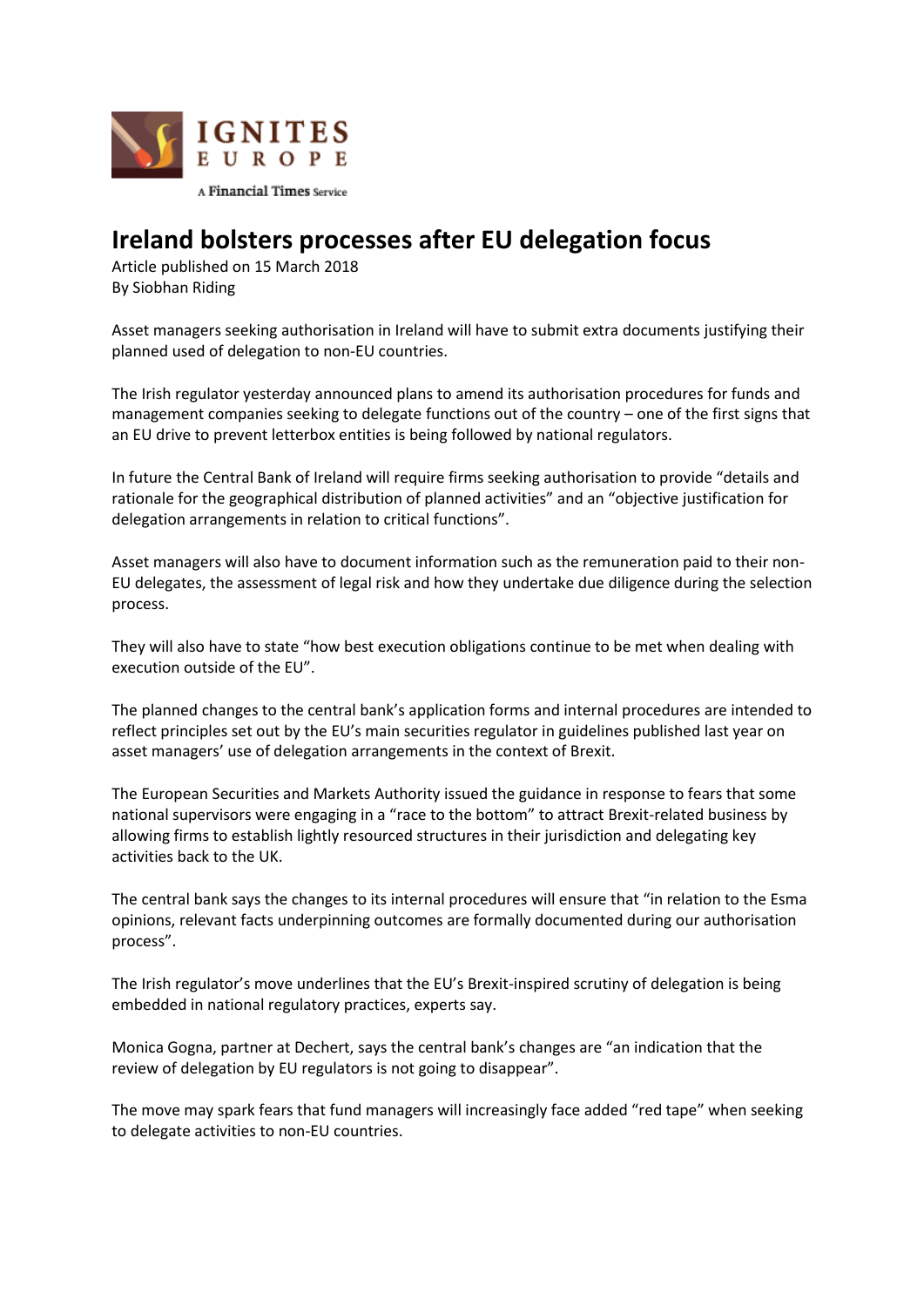The Esma opinion was fiercely criticised by some parts of the fund industry, notably the UK, for tightening the rules on delegation without justification.

David Morrey, partner at Grant Thornton in the UK, says: "The fact is that the wording on delegation expressed in the opinion is not how current delegation rules are applied in practice in most of the EU."

John Adams, London-based partner at Shearman and Sterling, says the requirement in the Esma opinion for firms to justify the geographic distribution of their activities was "very odd".

Mr Adams says: "Why shouldn't […] a UK manager, or a US manager, or an Asian manager, be able to sub-manage a fund that focuses on continental EU markets?"

He expresses concern about the Irish regulator's decision to incorporate that requirement into its authorisation procedures.

Mr Morrey says the central bank's review of its processes could represent "a genuine toughening" of the regulator's authorisation process, which "may make it harder for delegation to take place in practice".

The Irish regulator "could look at the reasons firms give for delegating to the UK and say there is not a strong enough geographical basis for that delegation, and it needs to be changed", he says.

However, Mr Morrey adds that it is equally possible that the Irish regulator is "window dressing [in other words] tweaking its forms to show it is considering the Esma opinion by asking the right questions".

Despite the specification of new requirements, it is possible that the central bank "[will not] be any harder on delegation than they have been historically", says Mr Morrey.

Neil Simmonds, partner at London law firm Simmons & Simmons, says the central bank's statement is a formalisation of existing practices rather than a significant tightening of standards.

"We would not expect much in the way of practical implications affecting the ability of Irelandregulated management companies to delegate portfolio management to managers in the UK, the US or other sensible jurisdictions," says Mr Simmonds.

But Attilio Veneziano, founder of London-based law firm Veneziano & Partners, says the central bank's stance shows that the EU's scrutiny of delegation and substance is "here to stay".

He says requirements for more explicit justification of delegation arrangements should not be seen "as a barrier, rather an organic evolution within the EU financial services rulebook".

For example he notes that the Alternative Investment Fund Managers Directive, which came into force in 2013, contained requirements for managers to explain the geographic location of their activities.

But Ms Gogna warns that fund firms' long-term priority will be ensuring this extra scrutiny does not go too far and explicitly limit the use of delegation by global asset managers.